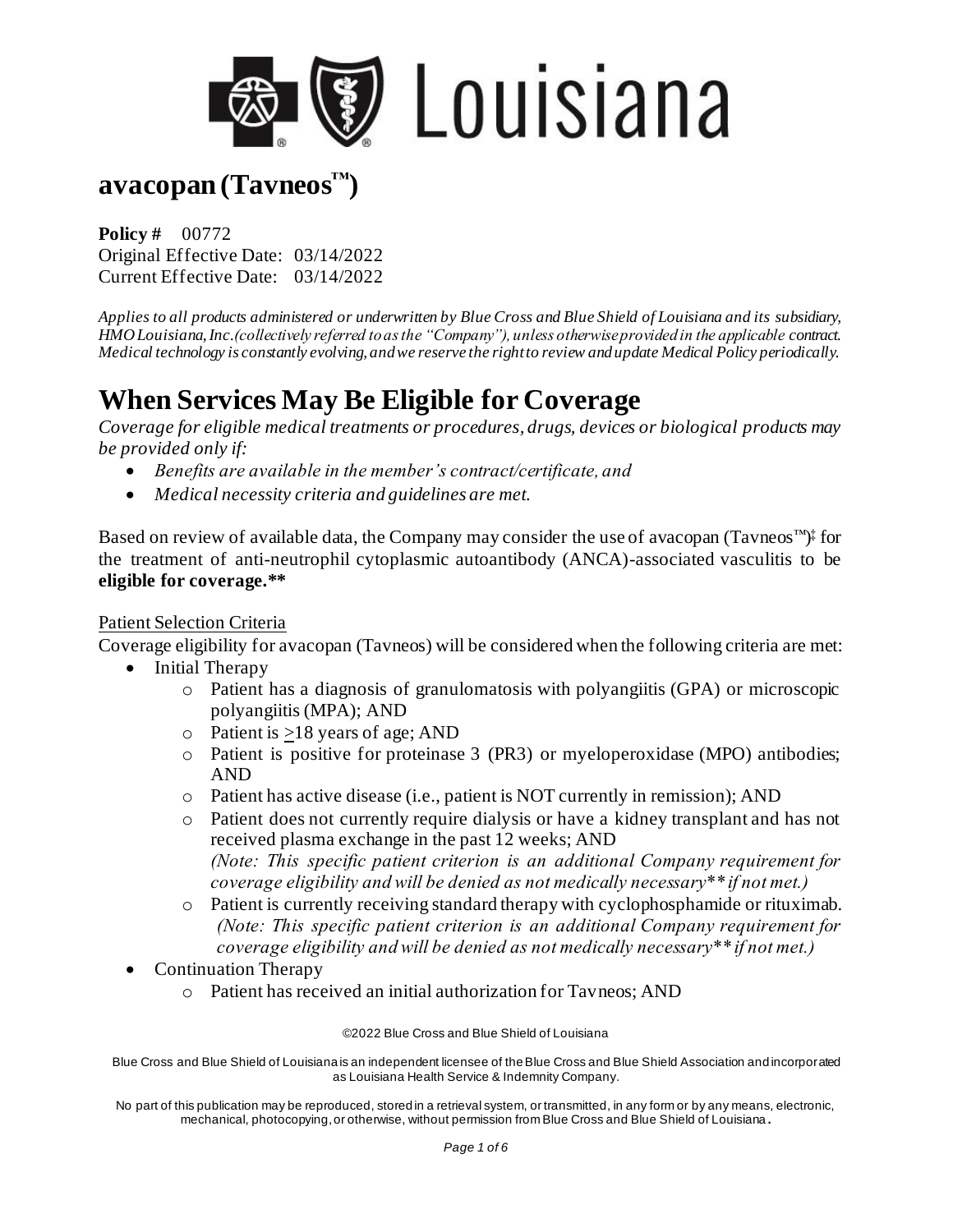

Policy # 00772 Original Effective Date: 03/14/2022 Current Effective Date: 03/14/2022

- o Patient has experienced improvement while on therapy with Tavneos as evidenced by ONE of the following:
	- Documented improvement in at least one objective measure of clinical response compared to baseline. Examples of objective measures include improvement in estimated glomerular filtration rate, decrease in urinary albumin to creatinine ratio, or improvement in the Birmingham Vasculitis Activity Score (BVAS); OR
	- Documentation of significant improvement compared to baseline in at least one symptom such as joint pain, ulcers, myalgia, persistent cough, or abdominal pain, or improvement in function or activities of daily living.

*(Note: These specific patient criteria are additional Company requirements for coverage eligibility and will be denied as not medically necessary\*\* if not met.)*

## **When Services Are Considered Not Medically Necessary**

Based on review of available data, the Company considers the use of avacopan (Tavneos) in patients who require dialysis, have a kidney transplant, or have received plasma exchange in the last 12 weeks or who are not currently receiving standard therapy with cyclophosphamide or rituximab to be **not medically necessary.\*\***

Based on review of available data, the Company considers the continued use of avacopan (Tavneos) when the patient has not demonstrated improvement in objective measures or symptoms of GPA or MPA to be **not medically necessary.\*\***

#### **When Services Are Considered Investigational**

*Coverage is not available for investigational medical treatments or procedures, drugs, devices or biological products.*

Based on review of available data, the Company considers the use of avacopan (Tavneos) when the patient selection criteria are not met (except those noted to be **not medically necessary\*\***) to be **investigational.\***

©2022 Blue Cross and Blue Shield of Louisiana

Blue Cross and Blue Shield of Louisiana is an independent licensee of the Blue Cross and Blue Shield Association and incorporated as Louisiana Health Service & Indemnity Company.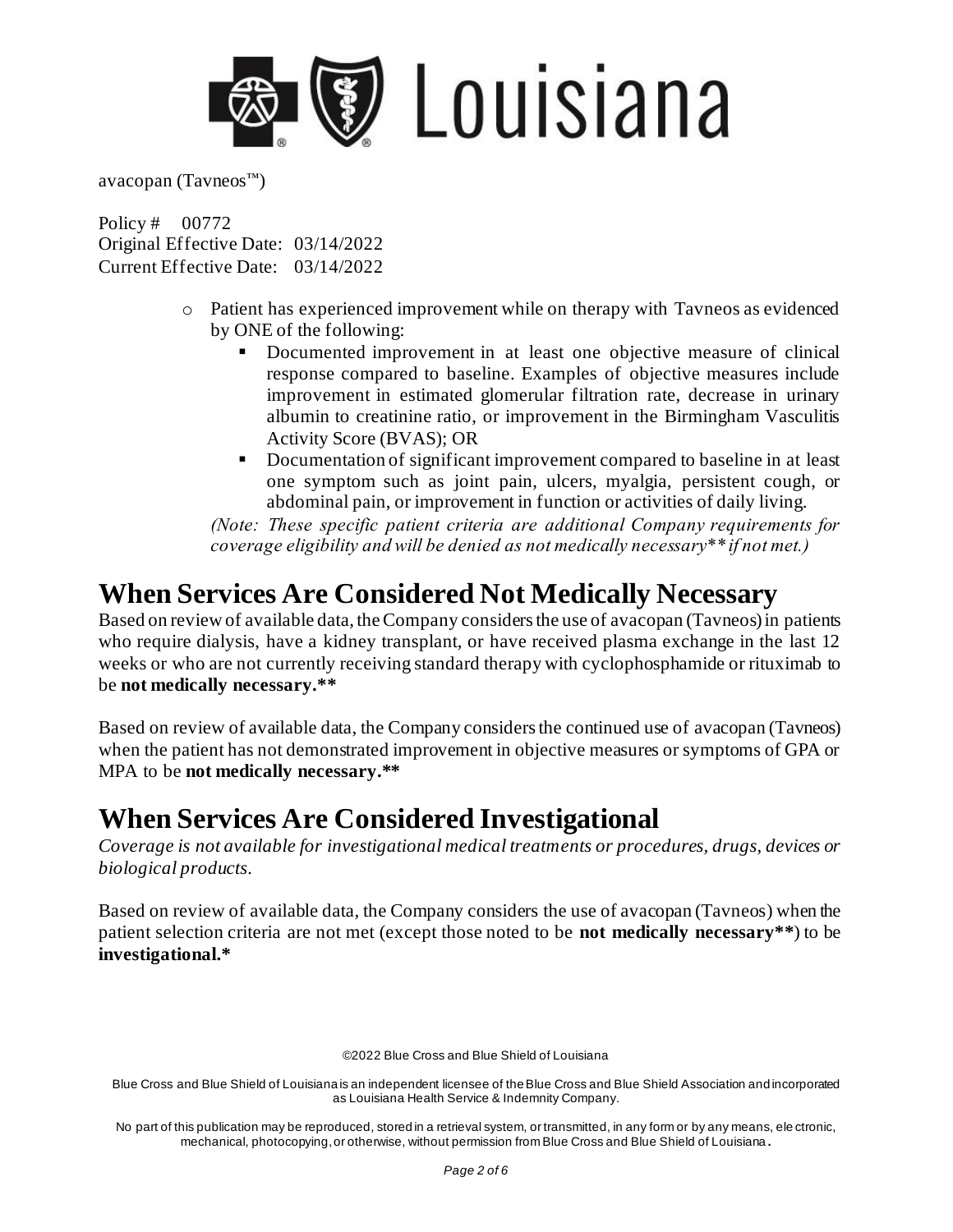

Policy # 00772 Original Effective Date: 03/14/2022 Current Effective Date: 03/14/2022

### **Background/Overview**

Tavneos is a complement 5a receptor antagonist that is indicated as an adjunctive treatment for adults with severe active granulomatosis with polyangiitis (GPA) and microscopic polyangiitis (MPA) in combination with standard therapy including glucocorticoids. It is available as a 10 mg capsule and should be dosed orally as 30 mg (three capsules) twice daily with food. Although Tavneos may reduce the glucocorticoid dose used in managing the condition, it does not eliminate glucocorticoid use and is indicated for use in combination with glucocorticoids. Additionally, participants in the pivotal trial received a standard immunosuppressive regimen consisting of either cyclophosphamide followed by azathioprine or mycophenolate mofetil, or rituximab.

ANCA-associated vasculitis is a group of diseases which includes granulomatosis with polyangiitis (GPA), microscopic polyangiitis (MPA), and eosinophilic granulomatosis with polyangiitis. Diagnosis of these conditions includes testing for PR3 or MPO antibodies which are subtypes of ANCA. Each of these conditions causes damage to small blood vessels with varying clinical signs and symptoms. Almost any part of the body may be affected, however, the most commonly affected systems are the upper airways, lungs, kidneys, eyes, and peripheral nerves. If left untreated, the condition has a poor prognosis with increased morbidity and mortality. Current treatments have dramatically improved the management of ANCA-associated vasculitis but are associated with significant toxicity. Patients normally undergo two phases of treatment; one designed to induce the remission of symptoms (induction treatment), and a second phase to keep patients in remission (maintenance treatment). Standard therapies for induction treatment include rituximab and a reduced-dose glucocorticoid regimen or cyclophosphamide (intravenous or oral). Options for maintenance treatment include rituximab, azathioprine, and methotrexate. The choice of treatment depends on the severity of disease as well as the patient's age and prior treatments used.

## **FDA or Other Governmental Regulatory Approval**

#### **U.S. Food and Drug Administration (FDA)**

Tavneos was approved in October 2021 as an adjunctive treatment of adult patients with severe active anti-neutrophil cytoplasmic autoantibody (ANCA)-associated vasculitis (granulomatosis with polyangiitis [GPA] and microscopic polyangiitis [MPA]) in combination with standard therapy including glucocorticoids.

©2022 Blue Cross and Blue Shield of Louisiana

Blue Cross and Blue Shield of Louisiana is an independent licensee of the Blue Cross and Blue Shield Association and incorporated as Louisiana Health Service & Indemnity Company.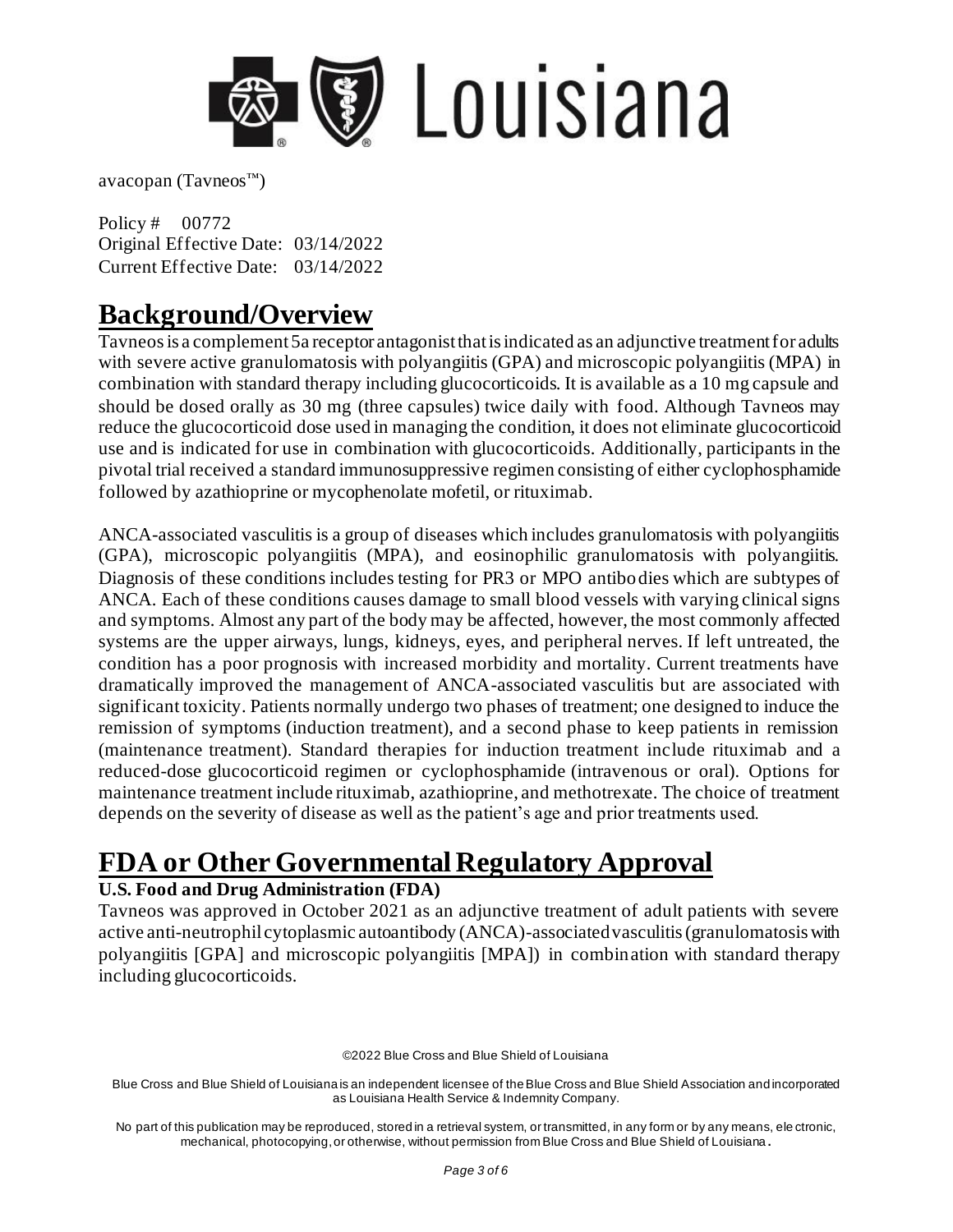

Policy # 00772 Original Effective Date: 03/14/2022 Current Effective Date: 03/14/2022

#### **Rationale/Source**

This medical policy was developed through consideration of peer-reviewed medical literature generally recognized by the relevant medical community, U.S. Food and Drug Administration approval status, nationally accepted standards of medical practice and accepted standards of medical practice in this community, Blue Cross and Blue Shield Association technology assessment program (TEC) and other non-affiliated technology evaluation centers, reference to federal regulations, other plan medical policies, and accredited national guidelines.

The efficacy and safety of Tavneos was evaluated in a double-blind, active-controlled, phase 3 clinical trial in 330 patients with newly diagnosed or relapsed ANCA-associated vasculitis who had anti-PR3 or anti-MPO antibodies. Patients were randomized 1:1 to one of the following treatment groups:

- 1. Tavneos group (n=166): Patients received 30 mg Tavneos twice daily for 52 weeks plus prednisone-matching placebo for 20 weeks
- 2. Prednisone group (n=164): Patients received Tavneos-matched placebo twice daily for 52 weeks plus prednisone (tapered from 60 mg/day to 0 over 20 weeks).

All patients in both groups received a standard immunosuppressive regimen with either IV cyclophosphamide, oral cyclophosphamide, or IV rituximab. Glucocorticoids were allowed as premedication for rituximab to reduce hypersensitivity reactions, taper after glucocorticoids given during the screening period, treatment of persistent vasculitis, worsening of vasculitis, or relapses, as well as for non-vasculitis reasons such as adrenal insufficiency.

The primary endpoints of the study were disease remission at Week 26 and sustained disease remission at Week 52. Disease remission was defined as achieving a Birmingham Vasculitis Activity Score (BVAS) of 0 and no use of glucocorticoids for treatment of ANCA-associated vasculitis from Week 22 to Week 26. Sustained remission was defined as remission at Week 26 and remission at Week 52, without relapse between Week 26 and Week 52. Remission at Week 52 was defined as BVAS of 0 and no use of glucocorticoids for treatment of ANCA-associated vasculitis from Week 48 to Week 52. Relapse was defined as occurrence of one major item, at least 3 non-major items, or 1 or 2 non-major items for at least 2 consecutive visits on the BVAS after remission (BVAS of 0) had been achieved.

©2022 Blue Cross and Blue Shield of Louisiana

Blue Cross and Blue Shield of Louisiana is an independent licensee of the Blue Cross and Blue Shield Association and incorporated as Louisiana Health Service & Indemnity Company.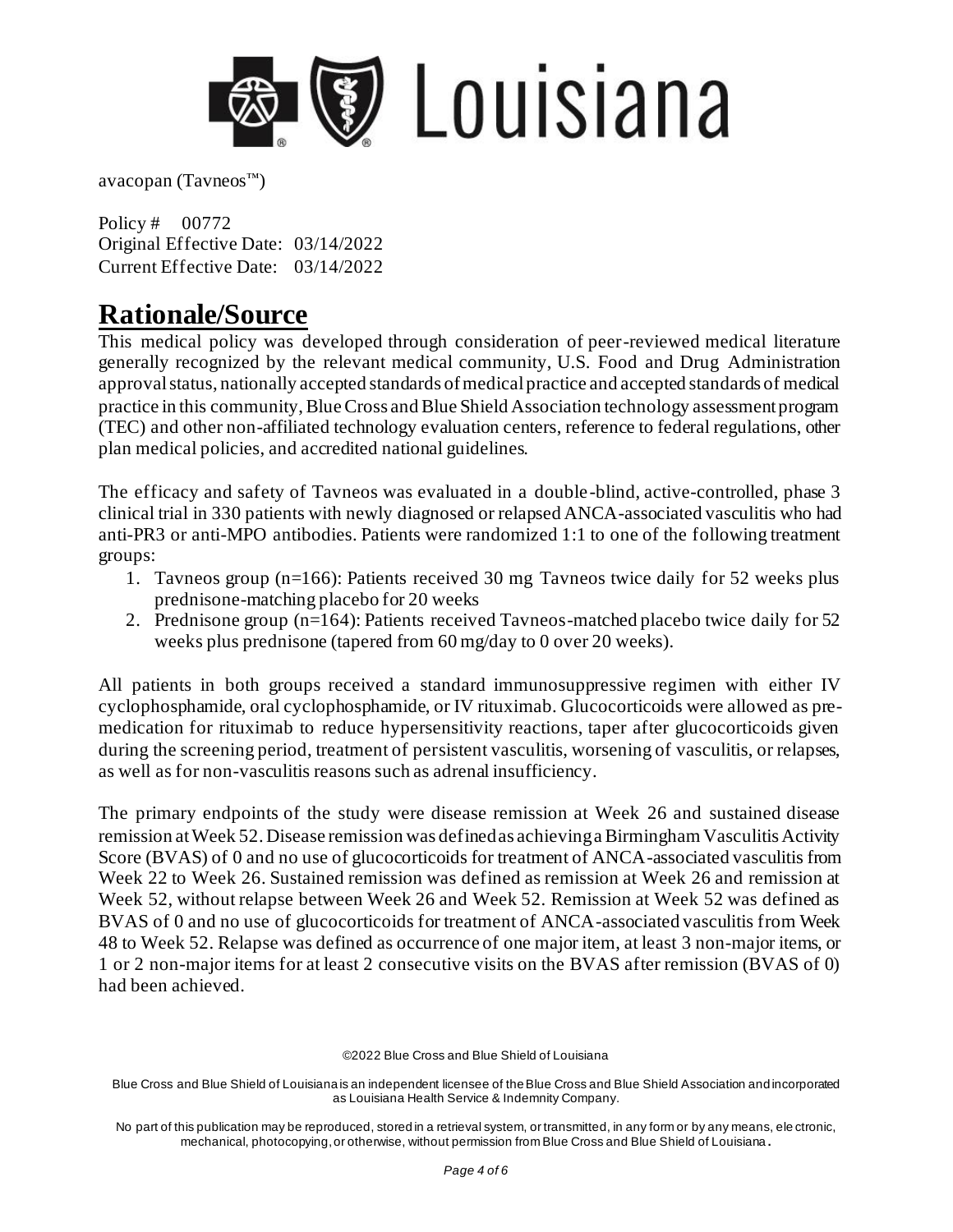

Policy # 00772 Original Effective Date: 03/14/2022 Current Effective Date: 03/14/2022

Remission was achieved by 72.3% of patients in the Tavneos group and 70.1% of patients in the prednisone group at Week 26 (treatment difference: 3.4%, 95% CI -6.0%, 12.8%). At Week 52, a significantly higher percentage of patients had sustained remission in the Tavneos group (65.7%) compared to the prednisone group  $(54.9\%)$  with a p=0.013.

#### **References**

- 1. Tavneos [package insert]. ChemoCentryx, Inc. Cincinnati, OH. Updated October, 2021.
- 2. Tavneos Drug Evaluation. Express Scripts. Updated October, 2021.
- 3. Granulomatosis with polyangiitis and microscopic polyangiitis: clinical manifestations and diagnosis. UpToDate. Updated January 2022.

## **Policy History**

Original Effective Date: 03/14/2022 Current Effective Date: 03/14/2022 02/03/2022 Medical Policy Committee review 02/09/2022 Medical Policy Implementation Committee approval. New policy. Next Scheduled Review Date: 02/2023

\*Investigational – A medical treatment, procedure, drug, device, or biological product is Investigational if the effectiveness has not been clearly tested and it has not been incorporated into standard medical practice. Any determination we make that a medical treatment, procedure, drug, device, or biological product is Investigational will be based on a consideration of the following:

- A. Whether the medical treatment, procedure, drug, device, or biological product can be lawfully marketed without approval of the U.S. Food and Drug Administration (FDA) and whether such approval has been granted at the time the medical treatment, procedure, drug, device, or biological product is sought to be furnished; or
- B. Whether the medical treatment, procedure, drug, device, or biological product requires further studies or clinical trials to determine its maximum tolerated dose, toxicity, safety, effectiveness, or effectiveness as compared with the standard means of treatment or diagnosis, must improve health outcomes, according to the consensus of opinion among experts as shown by reliable evidence, including:
	- 1. Consultation with the Blue Cross and Blue Shield Association technology assessment program (TEC) or other nonaffiliated technology evaluation center(s);

©2022 Blue Cross and Blue Shield of Louisiana

Blue Cross and Blue Shield of Louisiana is an independent licensee of the Blue Cross and Blue Shield Association and incorporated as Louisiana Health Service & Indemnity Company.

No part of this publication may be reproduced, stored in a retrieval system, or transmitted, in any form or by any means, ele ctronic, mechanical, photocopying, or otherwise, without permission from Blue Cross and Blue Shield of Louisiana **.**